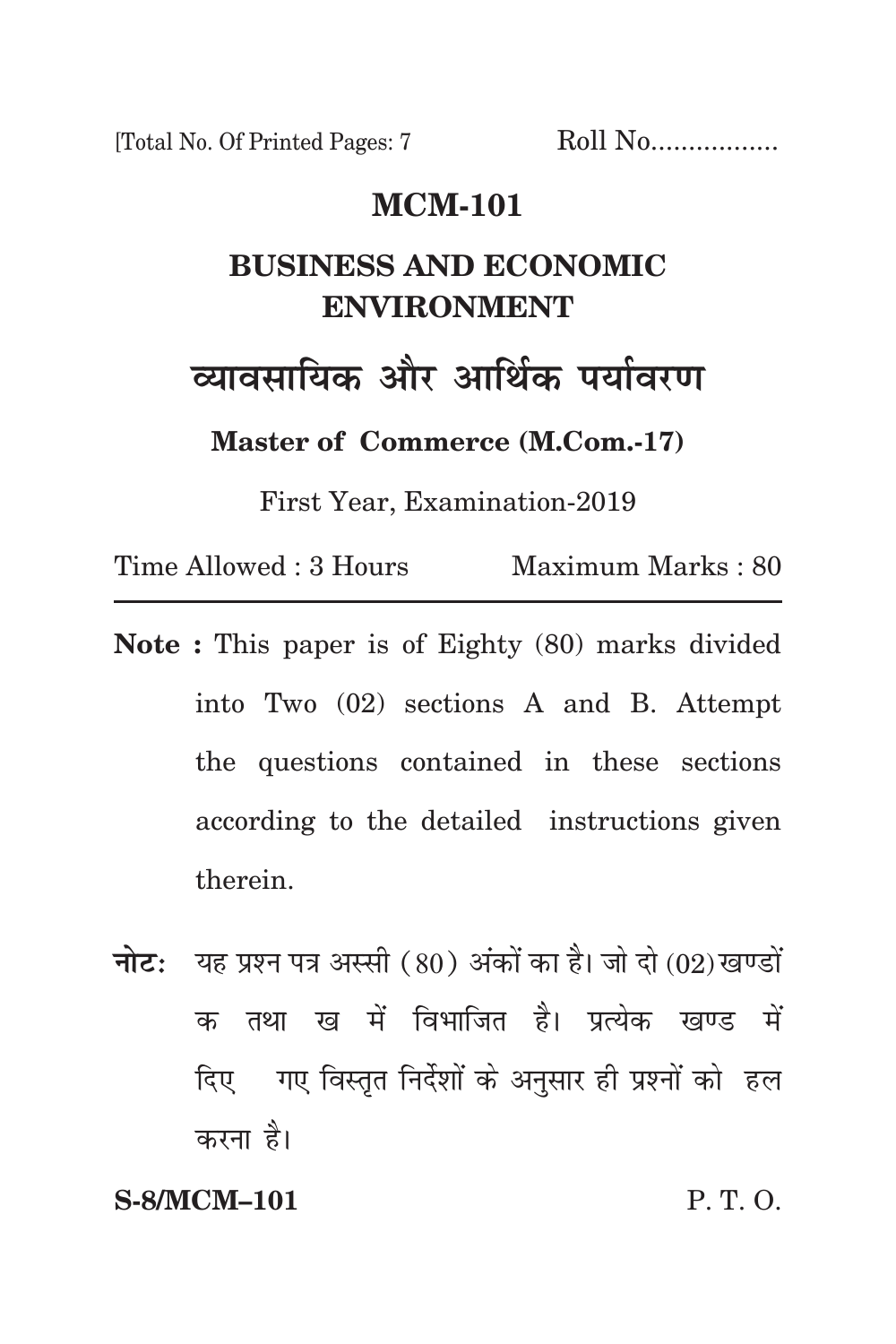# Section-A/<u>खण्ड-</u>'क'

(Long Answer type Questions/दीर्घ उत्तरीय प्रश्न)

- Note: Section-'A' contains Five (05) long answer type questions of Fifteen (15) marks each. Learners are required to answer ant three (03) questions only.  $(3 \times 15 = 45)$
- नोट: खण्ड-'क' में पाँच (05) दीर्घ उत्तरों वाले प्रश्न दिए गए हैं. प्रत्येक प्रश्न के लिए पन्द्रह (15) अंक निर्धारित हैं शिक्षार्थियों को इनमें से केवल तीन (03) प्रश्नों के उत्तर देने हैं।
- 1. What do you mean by Socio-cultural Environment? Explain the effects of Socio-cultural Environment on Business.

सामाजिक-सांस्कतिक वातावरण से आपका क्या अभिप्राय हैं? सामाजिक-सांस्कृतिक वातावरण के व्यवसाय पर पडने वाले प्रभावों की व्याख्या कीजिए।

**S-8/MCM–101** 2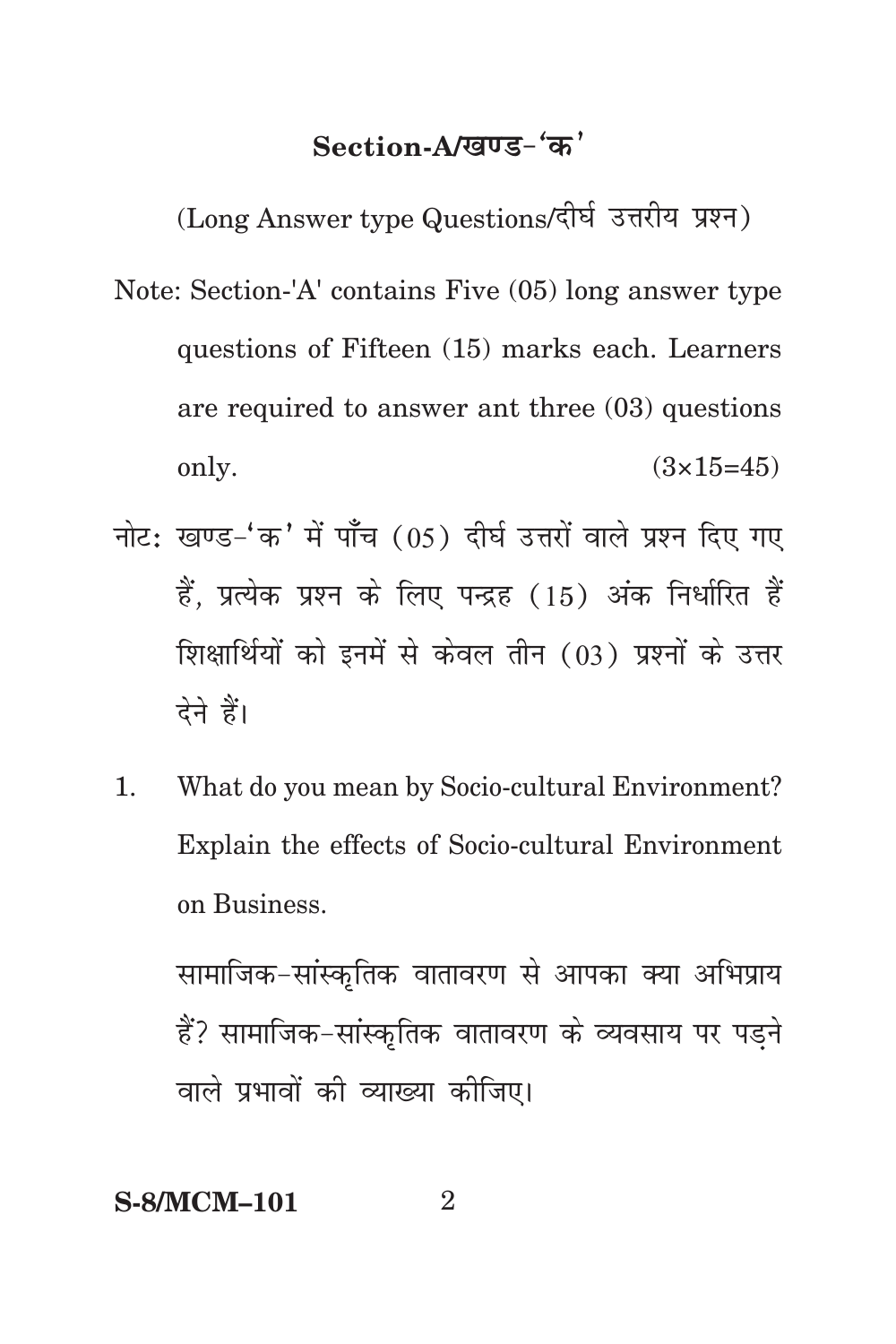- 2. What do you mean by NITI Aayog? Discuss the composition and functions of NITI Aayog. नीति आयोग से आप क्या समझते हैं? नीति आयोग की संरचना तथा कार्यों की व्याख्या कीजिए।
- 3. What do you mean by Globalization of Indian Economy? Discuss its features.

भारतीय अर्थव्यवस्था के वैश्वीकरण से आपका क्या अभिप्राय है? इसकी विशेषताओं का वर्णन कीजिए।

4. What is Regional Trading Blocks? Describe the role of trading blocks in International trade.

क्षेत्रीय व्यापार अवरोध क्या है? अन्तर्राष्टीय व्यापार में व्यापार अवरोधों के महत्त्व का वर्णन कीजिए।

### **S-8/MCM–101** 3 P. T. O.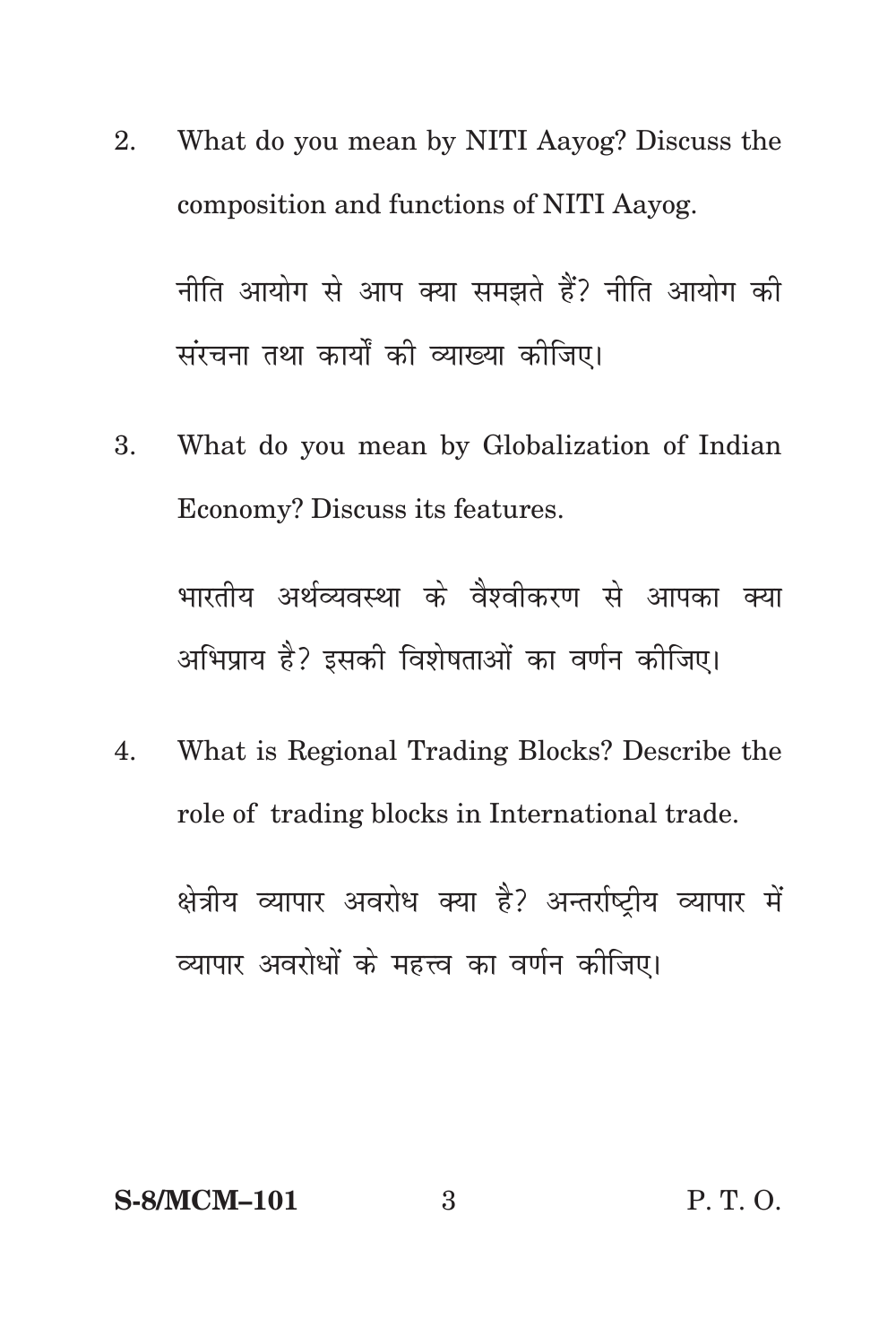5. What is foreign exchange market? Write the main features of foreign Exchange markets.

विदेशी मुद्रा बाजार क्या है? विदेशी मुद्रा बाजार की मुख्य विशेषताओं का वर्णन कोजिए।

### Section-B/*खण्ड-ख*

(Short answer type questions/ लघु उत्तरीय प्रश्न)

- Note: Section -'B' contains Eight (08) short answer type questions of Seven (07) marks each. Learners are required to answer any Five (05) questions only.  $(5 \times 7 = 35)$
- नोट: खण्ड-'ख' में आठ  $(08)$  लघु उत्तरीय प्रश्न दिए गए हैं. प्रत्येक प्रश्न के लिए सात (07) अंक निर्धारित हैं। शिक्षार्थियों को इनमें से केवल पाँच (05) प्रश्नों के उत्तर देने हैं।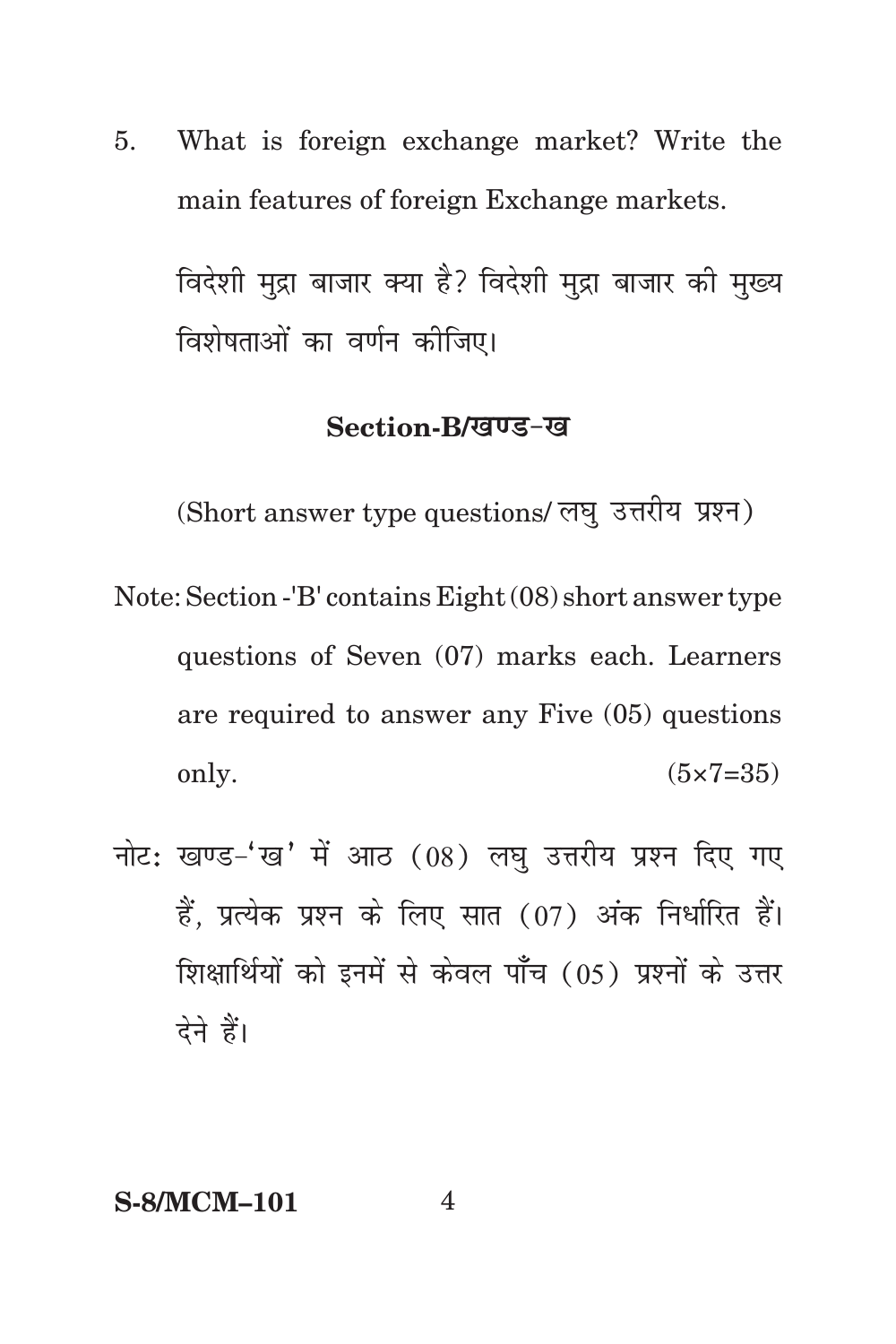1. Explain the relation of consumerism and Business.

उपभोक्ता वाद एवं व्यवसाय के सम्बन्ध को परिभाषित कोजिए।

2. Explain the Modern Theories of Economic Growth.

आर्थिक विकास के आधुनिक सिद्धांत की व्याख्या कोजिए।

Differentiate between Balance of Trade and  $3<sub>1</sub>$ Balance of Payment.

व्यापार संतुलन एवं भुगतान संतुलन में अन्तर स्पष्ट कोजिए।

 $\overline{5}$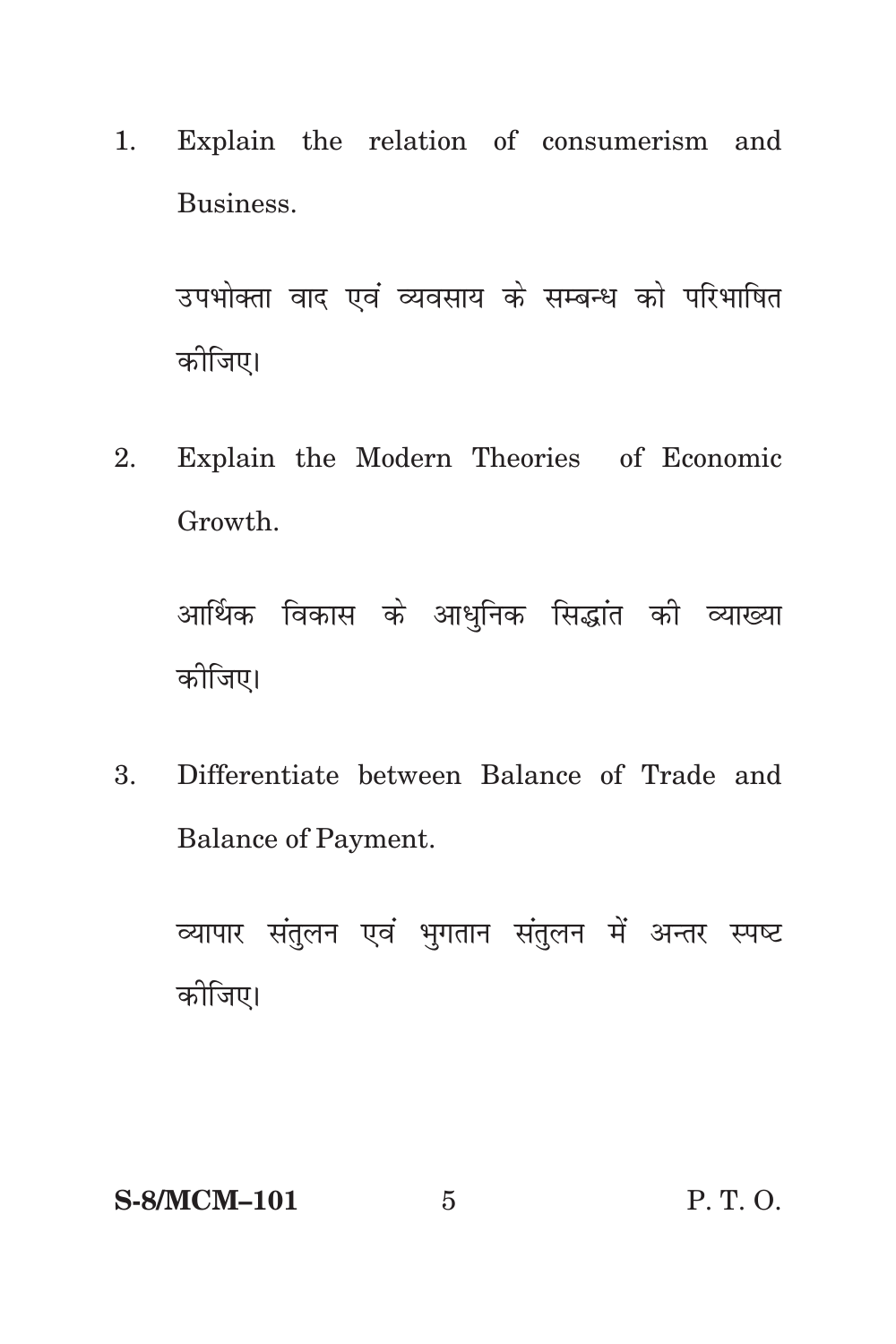4. Describe the Problems of small and medium Enterprises.

लघ एवं मध्यम उद्यमों की कठिनाईयों का वर्णन कोजिए।

5. Explain the importance of foreign Trade in modern context.

आधुनिक सन्दर्भ में विदेशी व्यापार की उपयोगिता बताइए।

6. Write a note on the structure of Private sector in India.

भारत में निजीकरण की संरचना पर टिप्पणी लिखिए।

7. Describe the role of micro finance in India. भारत में लघु वित्त की भूमिका का वर्णन कीजिए।

#### **S-8/MCM–101** 6